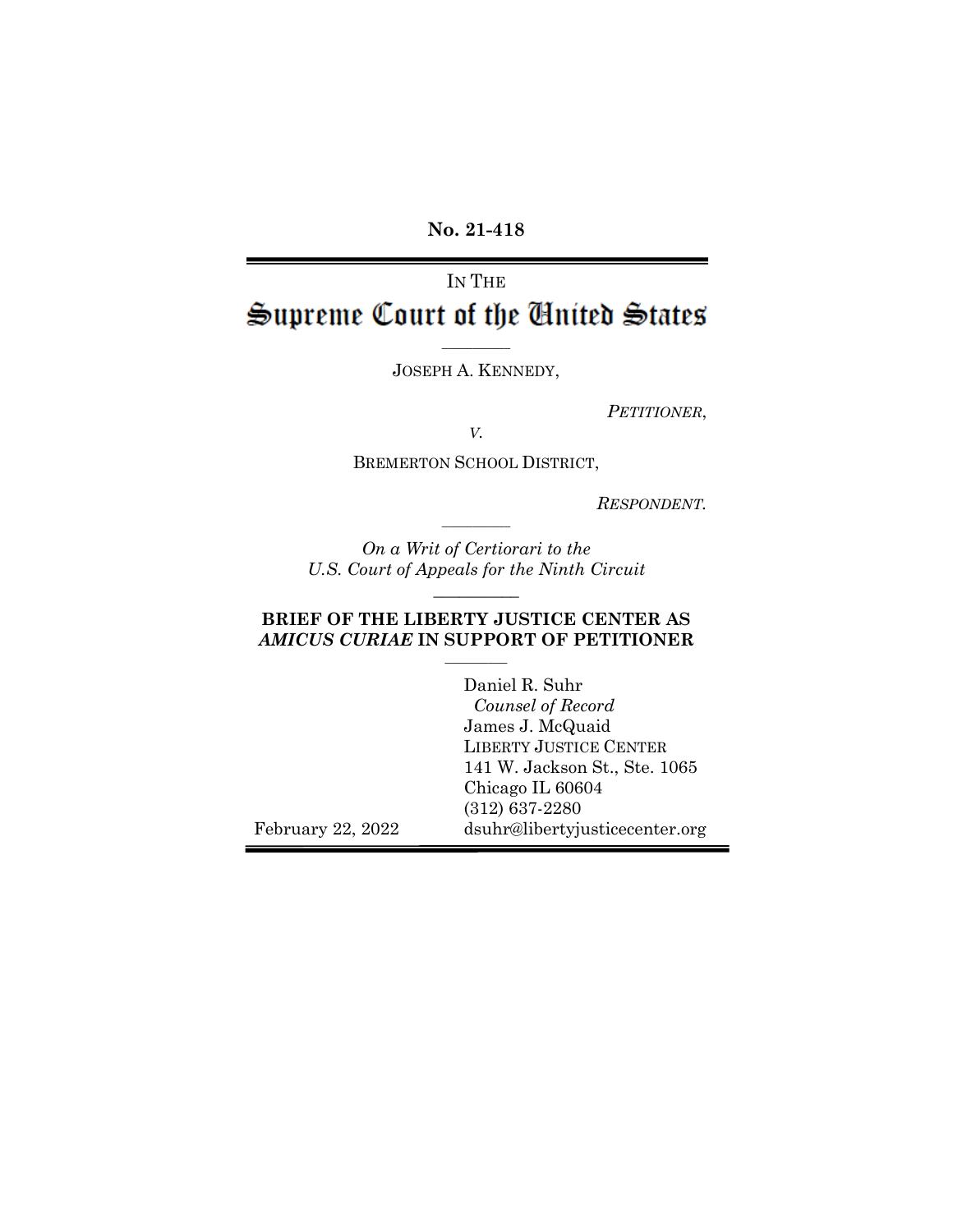# **TABLE OF CONTENTS**

| INTEREST OF THE AMICUS CURIAE 1                                                               |  |
|-----------------------------------------------------------------------------------------------|--|
| <b>SUMMARY OF ARGUMENT &amp;</b>                                                              |  |
|                                                                                               |  |
| I. <i>Garcetti</i> must not be expanded, especially<br>now when Americans are more stridently |  |
| II. The government speech doctrine has an<br>obvious limit: Garcetti, and no further 12       |  |
|                                                                                               |  |
|                                                                                               |  |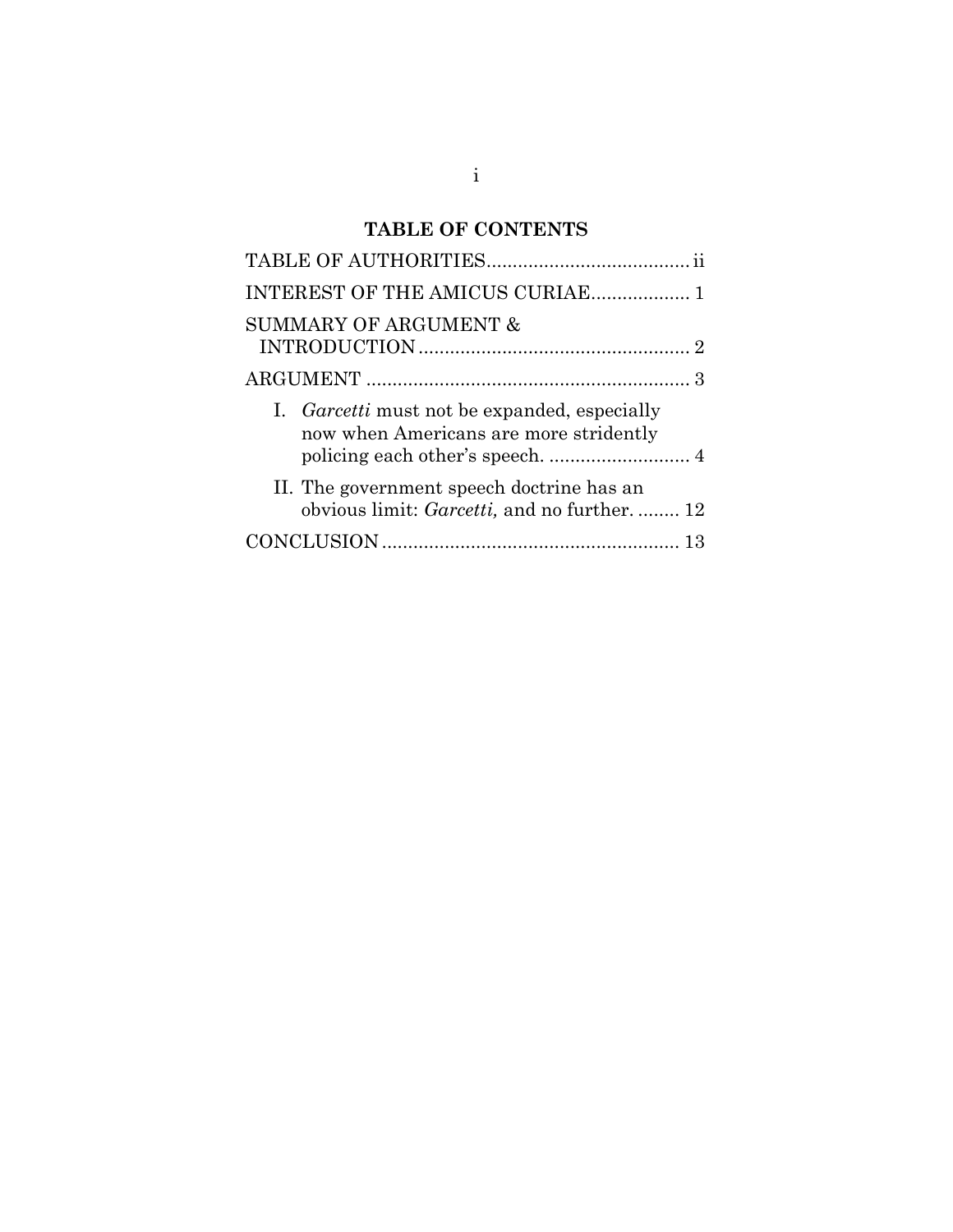# **TABLE OF AUTHORITIES**

# **Cases**

| Ams. for Prosperity Found. v. Bonta,                                                    |
|-----------------------------------------------------------------------------------------|
| Ams. for Prosperity v. Grewal,<br>No. 3:19-cv-14228-BRM, 2019 U.S. Dist. LEXIS          |
| Doe v. Reed,                                                                            |
| Garcetti v. Ceballos,                                                                   |
| Kennedy v. Bremerton Sch. Dist.,                                                        |
| Kennedy v. Bremerton Sch. Dist.,                                                        |
| Keyishian v. Board of Regents,                                                          |
| Mahanoy Area Sch. Dist. v. B.L.,                                                        |
| McIntyre v. Ohio Elections Comm'n,                                                      |
| Nat'l Rifle Ass'n v. City of L.A.,<br>2:19-cv-03212-SVW-GJS (C.D. Cal. Dec. 19, 2019) 5 |
| Pickering v. Board of Education,                                                        |
| Rio Grande Found. v. City of Santa Fe,                                                  |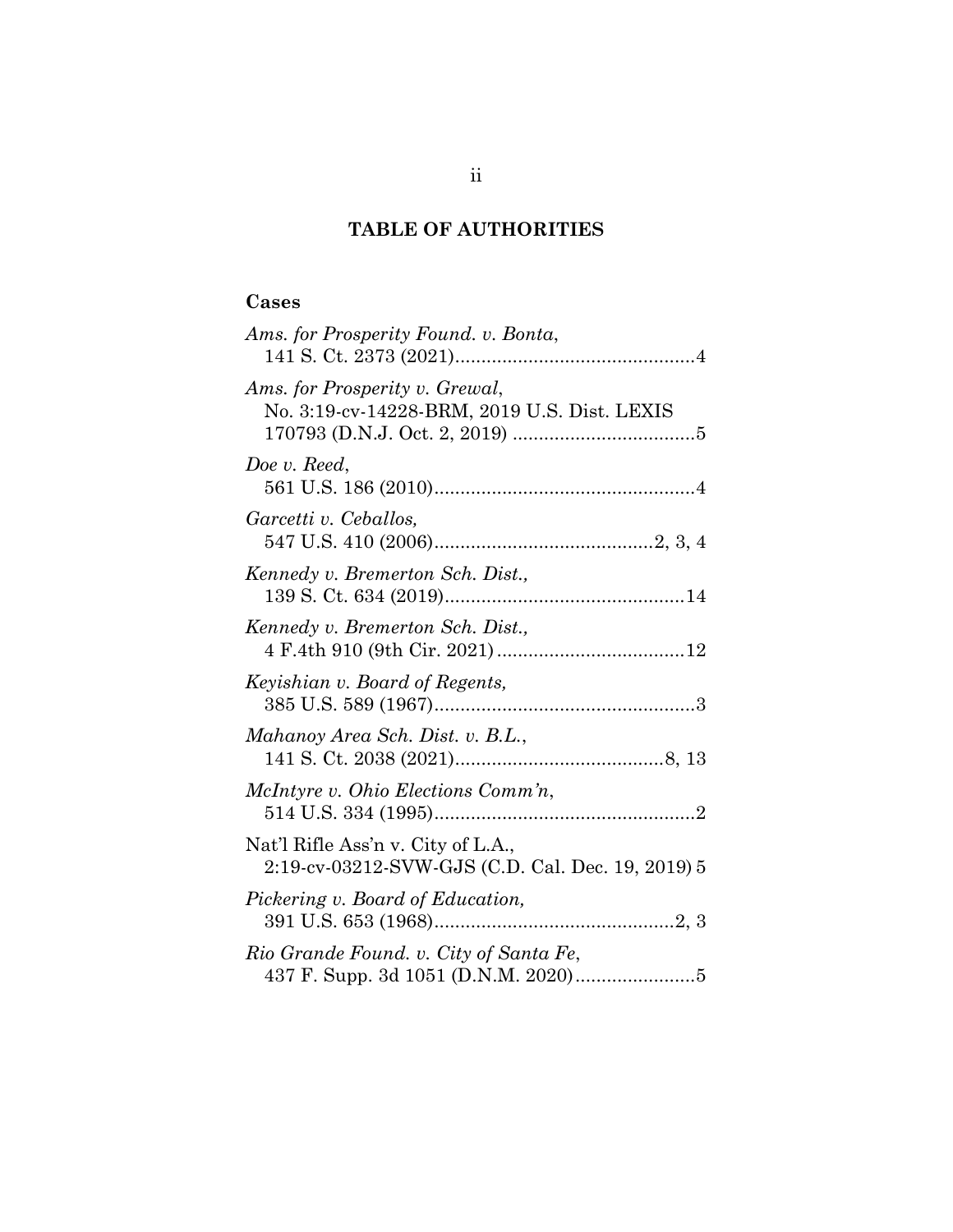| Shelton v. Tucker,                                              |
|-----------------------------------------------------------------|
| Tinker v. Des Moines Indep. Cmty. Sch. Dist.,                   |
| Tucker v. Atwater,<br>303 Ga. 791, 792, 815 S.E.2d 34 (2018) 10 |
| United States v. Nat'l Treasury Emples. Union,                  |
| Wieman v. Updegraff,                                            |

# **Other Authorities**

| Danielle Kurtzleben, "When Republicans Attack"<br>'Cancel Culture,' What Does It Mean?" NPR (Feb.                                             |
|-----------------------------------------------------------------------------------------------------------------------------------------------|
| Devan Cole, "Newsom and other Democratic leaders<br>seen maskless at Rams game despite LA<br>restrictions," CNN (Jan. 31, 2022, 5:25 P.M.) 13 |
| Emily Ekins, "Poll: 62% of Americans Say They Have<br>Political Views They're Afraid to Share," CATO                                          |
| Eric Kaufmann, "The Politics of the Culture Wars in<br>Contemporary America," Manhattan Institute                                             |
| <i>History.com, https://www.history.com/this-day-in-</i><br>history/reagan-jokes-about-bombing-russia12                                       |
| Travis Pittman, "Fauci calls criticism over photo of<br>him with mask down 'mischievous'," WUSA9 (July                                        |
| Yascha Mounk, "Stop Firing the Innocent," The                                                                                                 |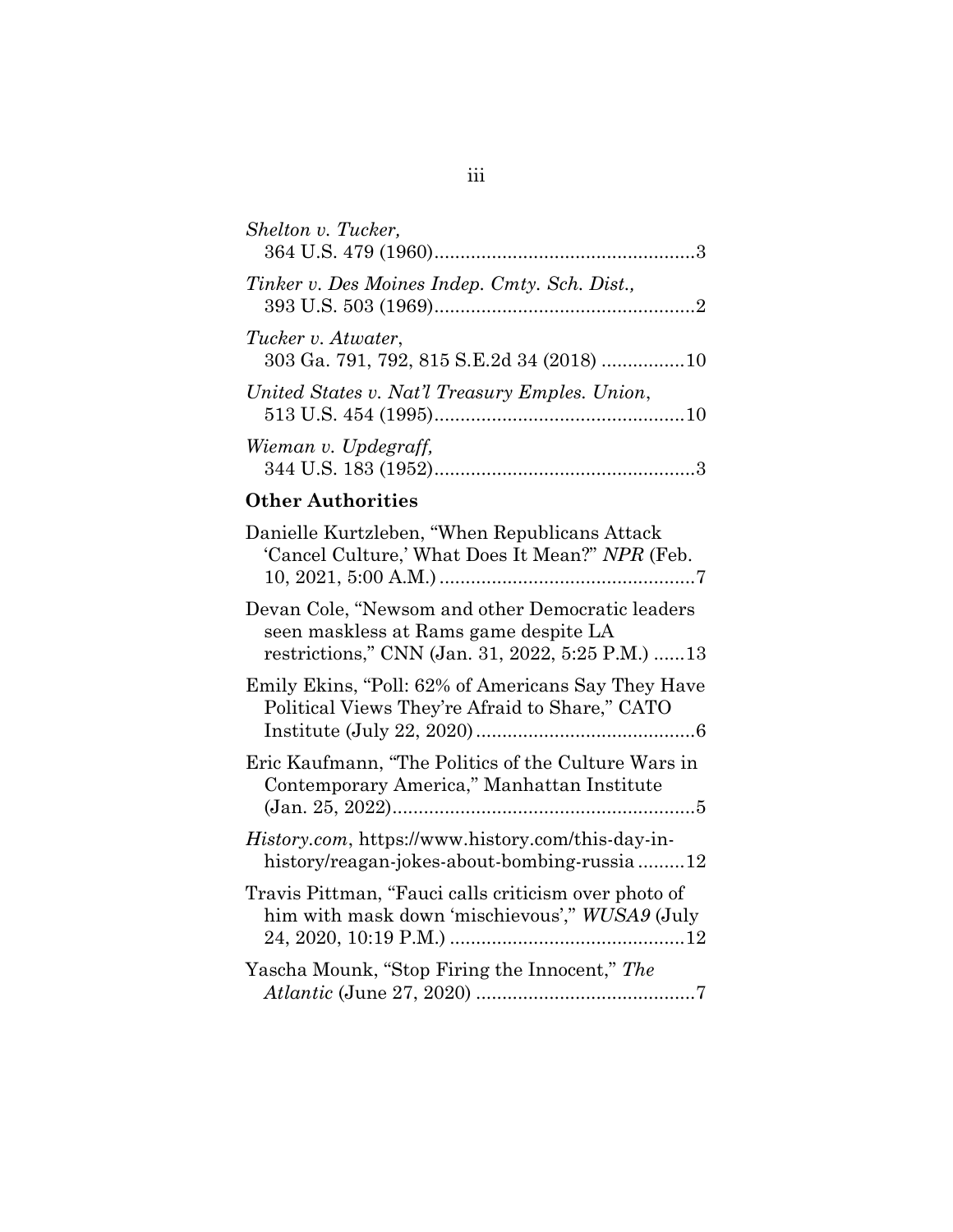#### **INTEREST OF THE AMICUS CURIAE<sup>1</sup>**

The Liberty Justice Center is a nonprofit, nonpartisan, public-interest litigation firm that seeks to protect economic liberty, private property rights, free speech, and other fundamental rights. The Liberty Justice Center pursues its goals through strategic, precedent-setting litigation to revitalize constitutional restraints on government power and protections for individual rights.

The Liberty Justice Center represents Barton Thorne in *Thorne v. Shelby County Bd. of Educ.,* No. 2:21-cv-02110 (W.D. Tenn.), and Denise Foley in *Foley v. MassHealth,* No. 2182CV00678 (Mass. Superior Ct.), cases which concern the First Amendment rights of government employees. As such, the Liberty Justice Center is concerned that this Court might extend *Garcetti v. Ceballos,* and obviate *Pickering v. Board of Education,* in a way that undermines speech rights.

<sup>1</sup> Rule 37 statement: No counsel for any party authored any part of this brief, and no person or entity other than Amicus funded its preparation or submission. Counsel for both Petitioner and Respondent have granted blanket consent for *amicus* briefs.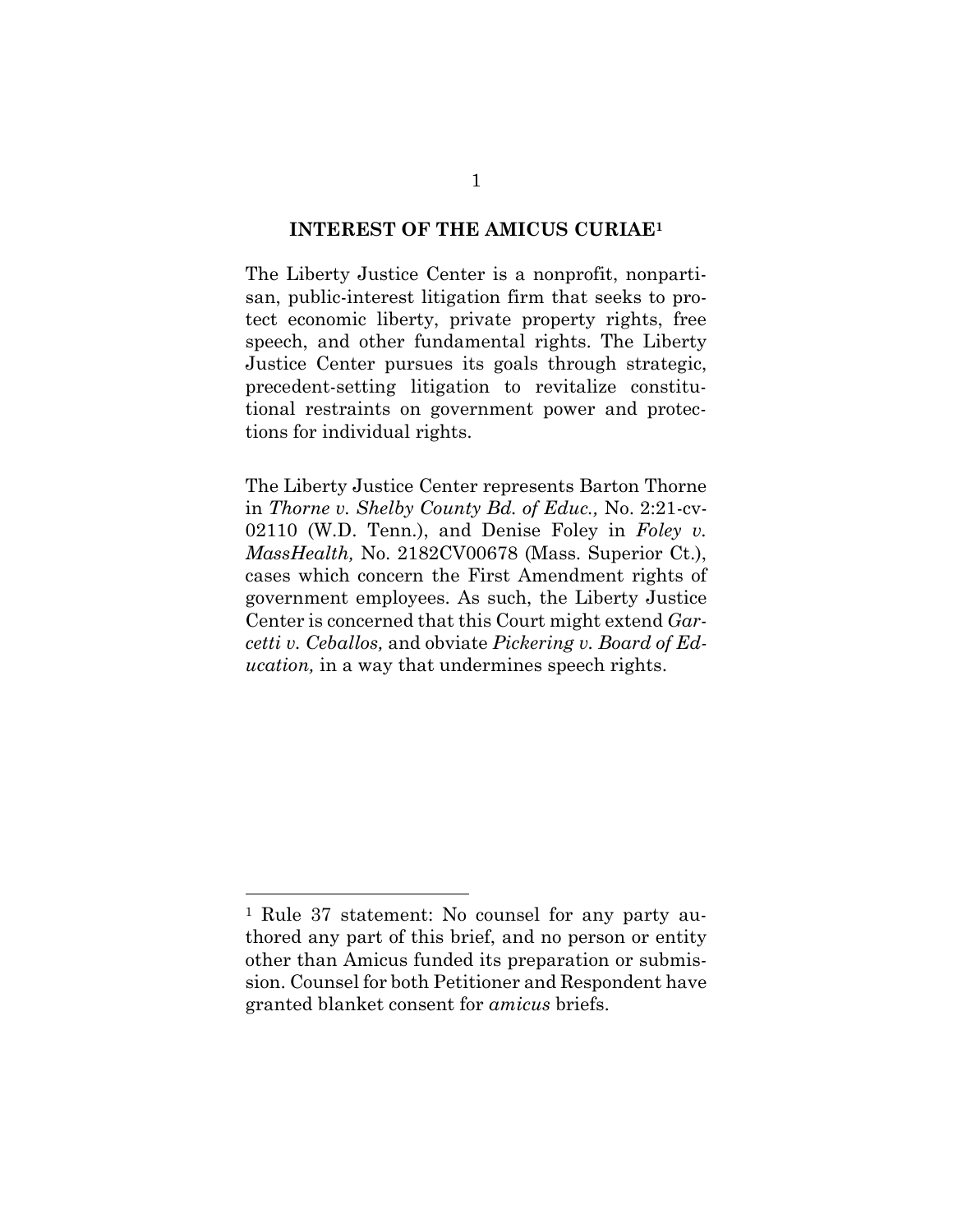## **SUMMARY OF ARGUMENT & INTRODUCTION**

Cancel culture is real, pervasive, and here to stay. And it is actively shutting down the speech of government employees who pray or say things that upset the self-appointed speech police in our midst. Everyday Americans are being disciplined and fired for private speech and personal views, and public employers are getting away with it under the guise of *Garcetti*.

But the First Amendment serves as a "shield" that protects public employees like Coach Kennedy "from retaliation — and their ideas from suppression — at the hand of an intolerant society." *McIntyre v. Ohio Elections Comm'n*, 514 U.S. 334, 357 (1995). That shield desperately needs some reinforcement from this Court if it is to survive the onslaught of cancel culture.

Citizens do not "shed" their First Amendment rights at their employer's door, even when the employer is the government. *Tinker v. Des Moines Indep. Cmty. Sch. Dist.,* 393 U.S. 503, 506 (1969). This question should have been settled in *Pickering v. Board of Education,* 391 U.S. 653 (1968), but *Garcetti v. Ceballos,*  547 U.S. 410 (2006) opened the door to the government speech doctrine.

In itself, *Garcetti's* doctrine makes sense: of course the government can direct the on-duty, at-work speech of its employees, whom it pays to deliver speech on behalf of the government. But the offspring now threatens to cannibalize the parent, as government employers use *Garcetti* as license to treat all speech by any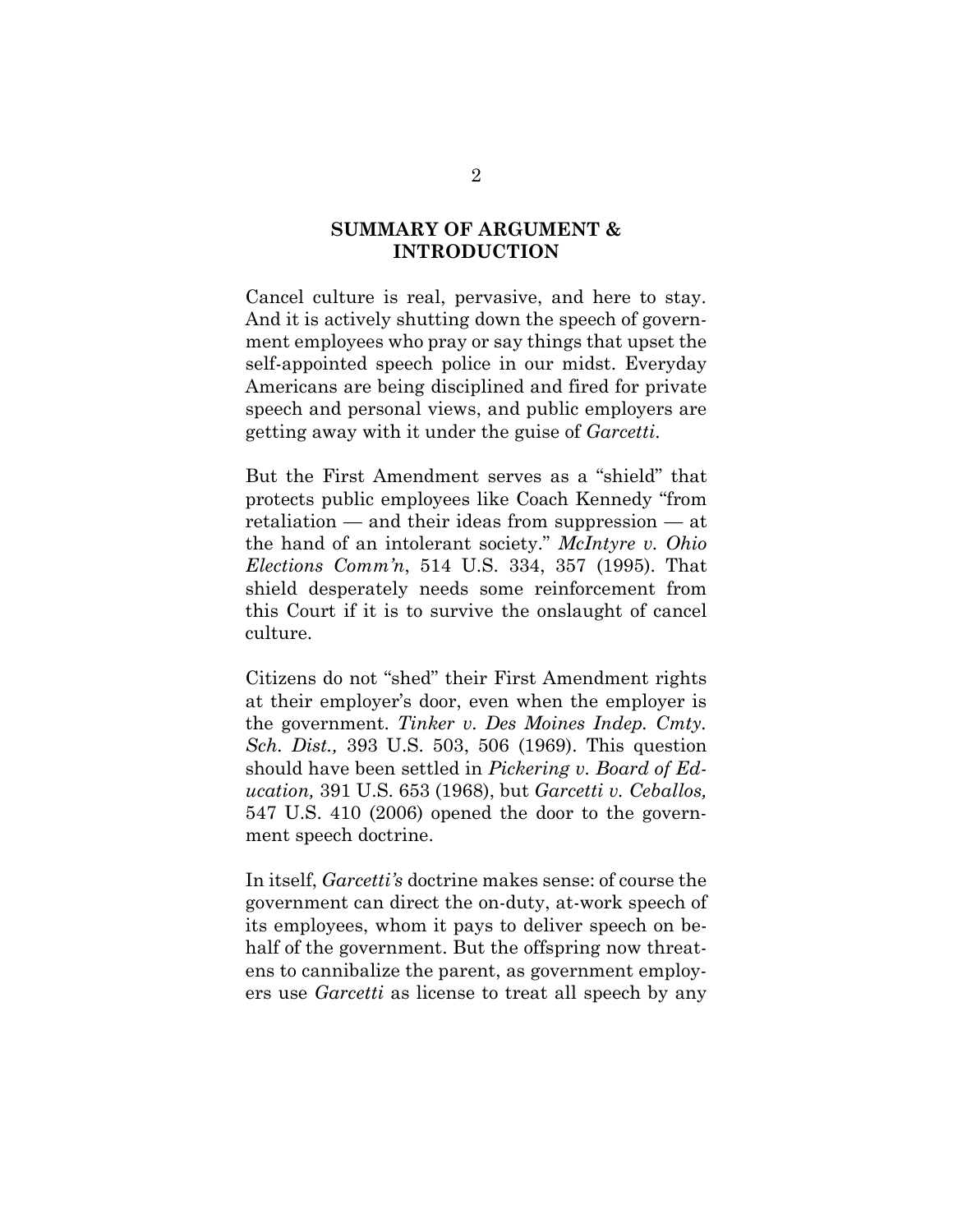government employee at any time as official government speech that does not have the protection of the First Amendment.

This danger is far more pronounced in an era of cancel culture, as governmental employers are treated as responsible for the speech of all their employees at all times by activists and interests group looking to punish the wrongthink of others.

### **ARGUMENT**

This case is one of several where a government employer attempts to frame all employee speech on any topic at any time into government speech to avoid First Amendment scrutiny.

The idea that government employees "may constitutionally be compelled to relinquish the First Amendment rights they would otherwise enjoy as citizens to comment on matters of public interest in connection with [the setting] in which they work" is based on "a premise that has been unequivocally rejected in numerous prior decisions of this Court." *Pickering,* 391 U.S. at 568, citing *Wieman v. Updegraff,* 344 U.S. 183 (1952); *Shelton v. Tucker,* 364 U.S. 479 (1960); *Keyishian v. Board of Regents,* 385 U.S. 589 (1967).

*Garcetti*, on the other hand, held that "when employees make statements pursuant to their official duties, the employees are not speaking as citizens for First Amendment purposes." 547 U.S. at 421. The government employee in that case "did not act as a citizen when he went about conducting his daily professional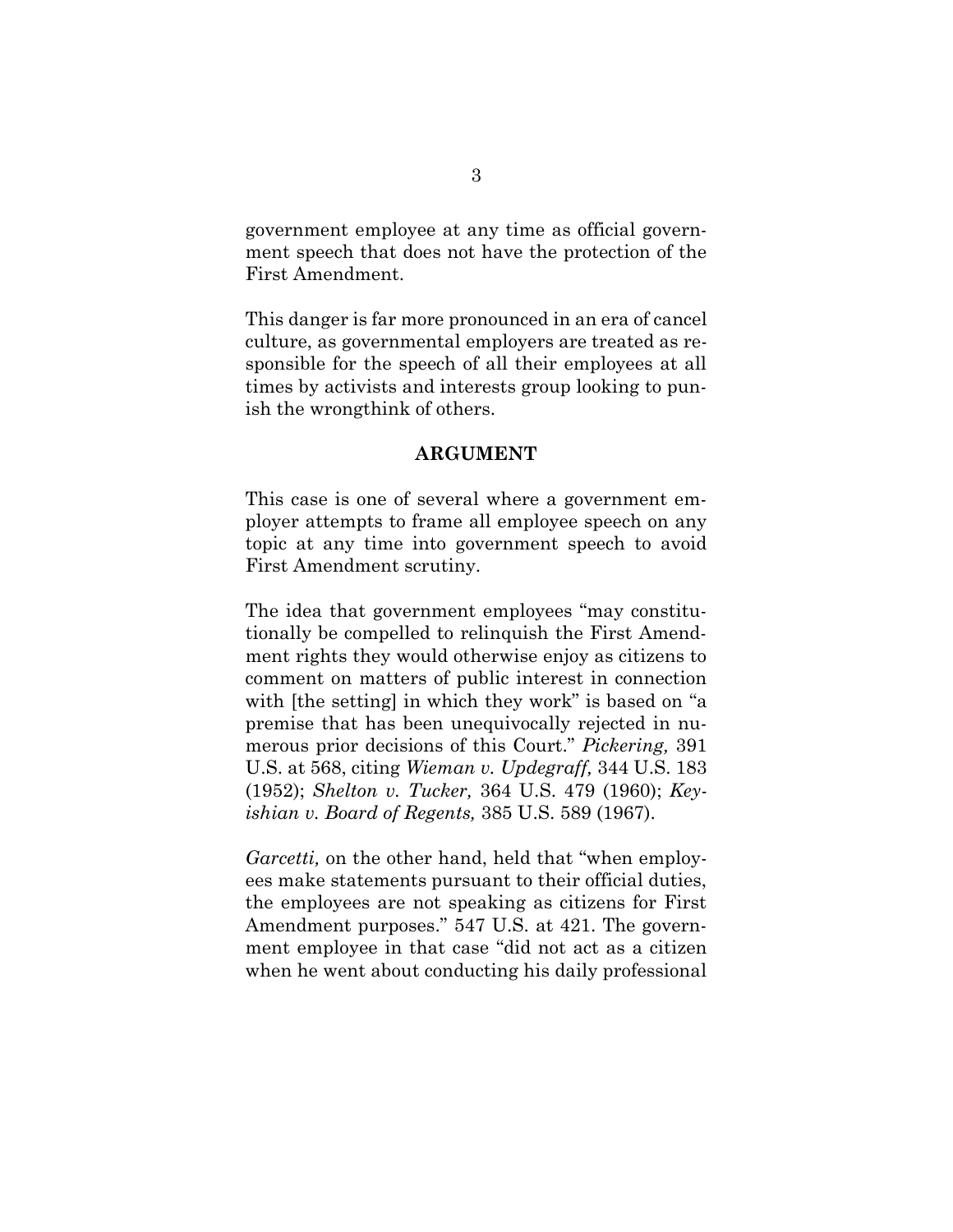activities, such as supervising attorneys, investigating charges, and preparing filings. . . . When he went to work and performed the tasks he was paid to perform, [he] acted as a government employee." *Id.* at 422. The *Garcetti* Court explicitly said that it was addressing an "anomaly" that was "limited in scope," "relat[ing] only to the expressions an employee makes pursuant to his or her official responsibilities, not to statements or complaints . . . that are made outside the duties of employment." *Id.* at 424. *Garcetti* must not be expanded beyond that limited scope.

# **I.** *Garcetti* **must not be expanded, especially now when Americans are more stridently policing each other's speech.**

This Court is already familiar with the "real and pervasive" threat of retaliation against supporters of controversial causes. *Ams. for Prosperity Found. v. Bonta*, 141 S. Ct. 2373, 2388 (2021). Any public attention to a person's association with a controversial cause "becomes a means of facilitating harassment that impermissibly chills the exercise of First Amendment rights." *See Doe v. Reed*, 561 U.S. 186, 207-08 (2010) (Alito, J., concurring).

Lower courts are recognizing the threat of cancel culture as well. Judge Brian Martinotti has written that we live in "a climate marked by the so-called cancel or call-out culture that has resulted in people losing employment, being ejected or driven out of restaurants while eating their meals; and where the Internet removes any geographic barriers to cyber harassment of others." *Ams. for Prosperity v. Grewal*, No. 3:19-cv-14228-BRM, 2019 U.S. Dist. LEXIS 170793, \*61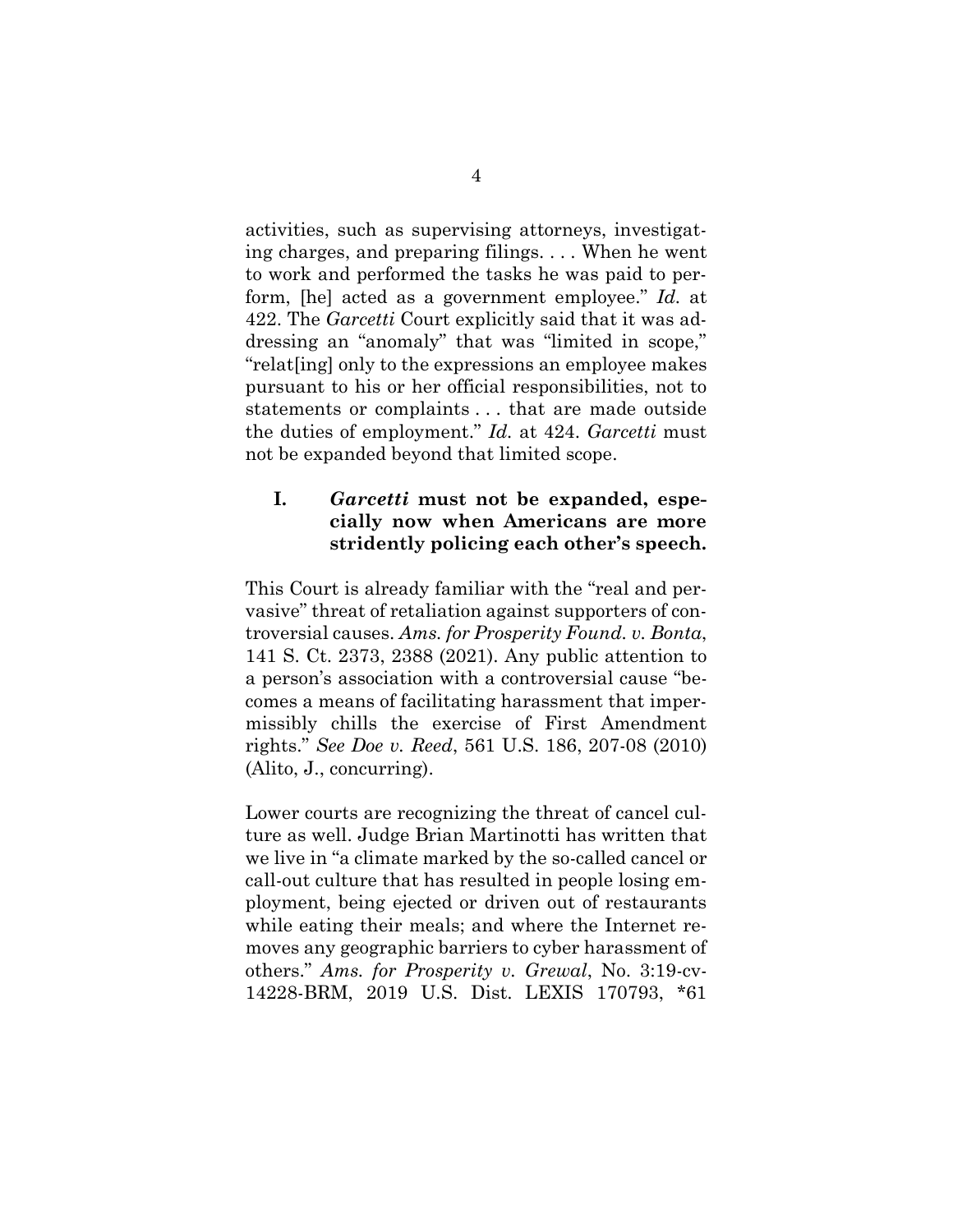(D.N.J. Oct. 2, 2019). Judge Stephen Wilson decided a company's concerns were "well-founded" that it would lose business if the City of Los Angeles forced it to expose that it sponsored the National Rifle Association. *NRA of Am. v. City of L.A.,* 441 F. Supp. 3d 915, 934 (C.D. Cal. 2019). And Judge Judith Herrerra concluded that the "evidence of threats, harassment, and retaliation against other persons affiliated with nonprofit free enterprise groups and media accounts of public persons encouraging reprisals for speech by those with opposing views is alarming." *Rio Grande Found. v. City of Santa Fe*, 437 F. Supp. 3d 1051, 1073 (D.N.M. 2020).

Equally alarming are two nationwide polls that confirm this pervasive cancel culture. Eric Kauffman, a professor and adjunct scholar at the Manhattan Institute, predicts based on his polling that "[t]he problem of cancel culture is going to get worse, not better."<sup>2</sup> He finds that "people 18–25 are 20 points more likely to back a firing or no-platforming campaign" than those over age 50. He asked respondents to consider a reallife example: the firing of Mozilla CEO Brandon Eich for a previous donation to California's Proposition 8 campaign on marriage. Kaufmann finds that "young people who are in the political center have a 50% chance of backing the firing of Eich, compared with centrist voters over 35 who have less than a 20% chance of doing so." He concludes, "As today's college

<sup>2</sup> Eric Kaufmann, "The Politics of the Culture Wars in Contemporary America," Manhattan Institute (Jan. 25, 2022), https://www.manhattan-institute.org/kaufmann-politics-culture-war-contemporary-america.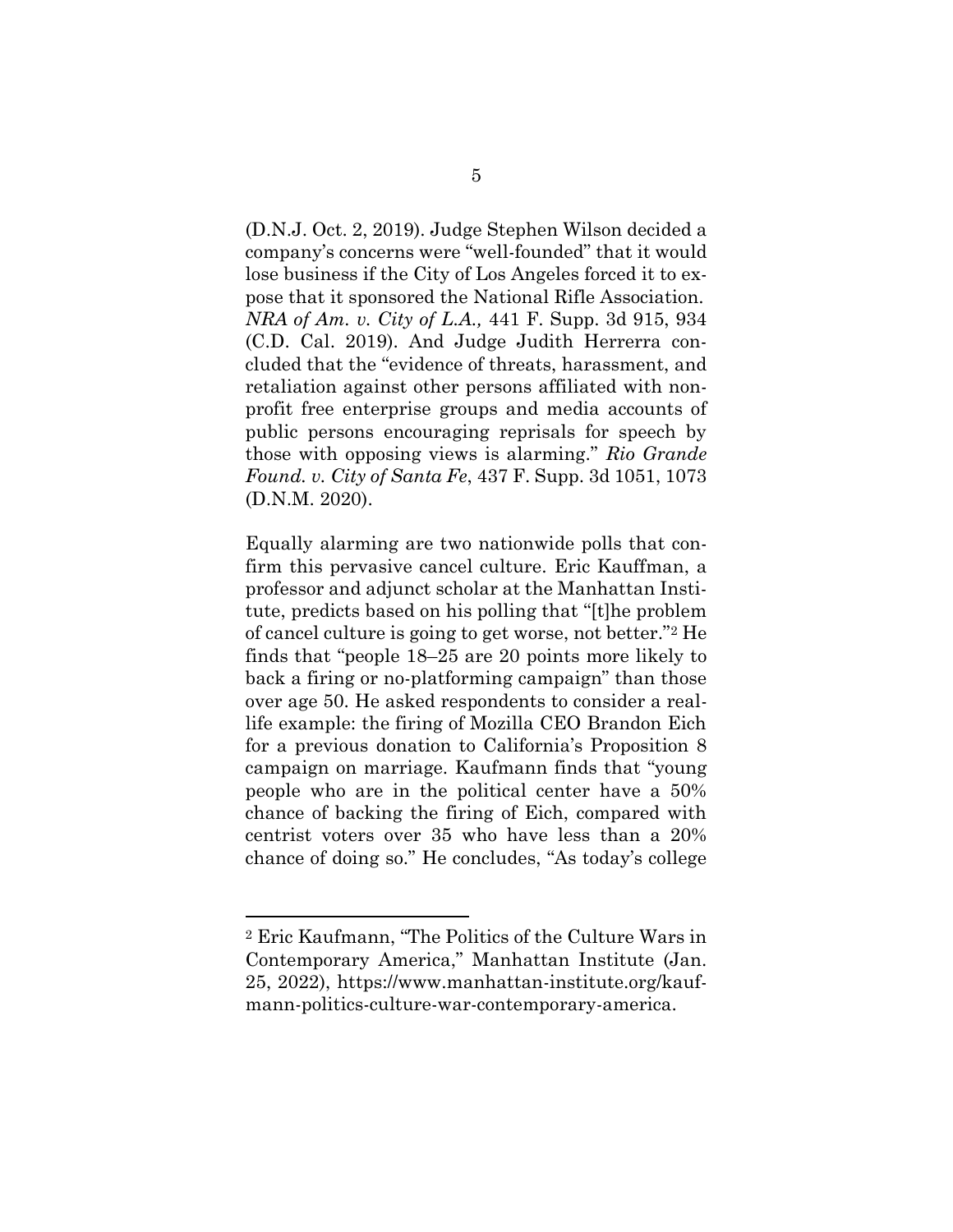graduates enter large organizations, they will mount an increasing challenge to freedom of expression."

Professor Kaufmann's study confirms results from an earlier national poll by Emily Ekins for the CATO Institute. She learned that 42 percent of Democrats would support firing a business executive from their job if it became known that he or she had privately donated to Donald Trump's 2020 campaign for president. 26 percent of Republicans said they would support firing a Biden donor. Small wonder, then, that fully one-third of respondents overall were worried about losing their job if their political opinions became public, and two-thirds of respondents said they hold political views they are afraid to share out loud. 3

The lesson from these polls is clear: a large segment of the American population supports firing someone for their political views, and a large segment of the American people fear getting fired for their political views.

Thus, the timing for a clear protection of governmentemployee speech cannot be more urgent, as "online mobs shut down speech" by pressuring the employers of disfavored speakers to punish unwanted speech by firing those disfavored speakers.<sup>4</sup>

<sup>3</sup> Emily Ekins, "Poll: 62% of Americans Say They Have Political Views They're Afraid to Share," CATO Institute (July 22, 2020), https://www.cato.org/survey-reports/poll-62-americans-say-they-have-politicalviews-theyre-afraid-share.

<sup>4</sup> Danielle Kurtzleben, "When Republicans Attack 'Cancel Culture,' What Does It Mean?" *NPR* (Feb. 10,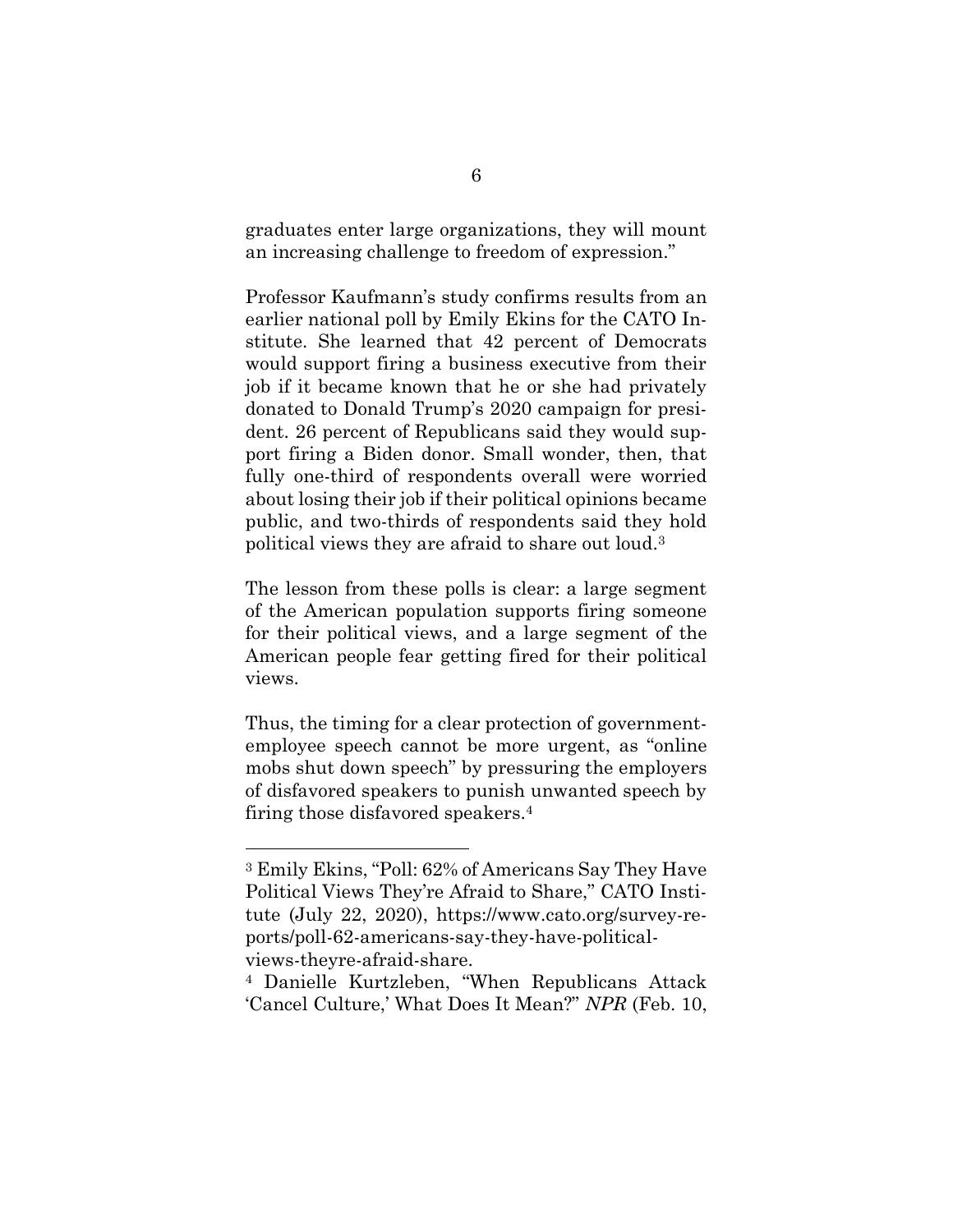These internet lynch mobs have cost non-public figures their careers, be they a Latino utility worker who innocuously copied an "okay" hand gesture, an election data analyst who made an untimely observation that race riots decrease the Democratic vote share, or a Middle Eastern immigrant whose daughter had made racist posts on social media as a teenager. <sup>5</sup> Employers are bullied into firing their thought-criminal employees lest those employees' (usually off-the-job) speech be attributed to their employer. When that employer is the government, any extension of *Garcetti*  would be particularly invidious.

*Amicus* Liberty Justice Center represents two such parties in ongoing litigation, both of whom, like Coach Kennedy, where punished for speech because of their public employment. Denise Foley formerly served as Director of Internal and External Training and Communication at MassHealth, a Massachusetts state agency responsible for the state's Medicaid Program, and received glowing performance reviews and a gubernatorial citation. Her job was to train employees and contractors on administrative policies. Nevertheless, she was abruptly terminated for posting in a members-only Facebook group a comparison of turning in people for not wearing masks to Nazi Germany.

 $2021,$  5:00 A.M.), https://www.npr.org/2021/02/10/965815679/is-cancelculture-the-future-of-the-gop.

<sup>5</sup> Yascha Mounk, "Stop Firing the Innocent," *The Atlantic* (June 27, 2020), https://www.theatlantic.com/ideas/archive/2020/06/stop-firing-innocent/613615/.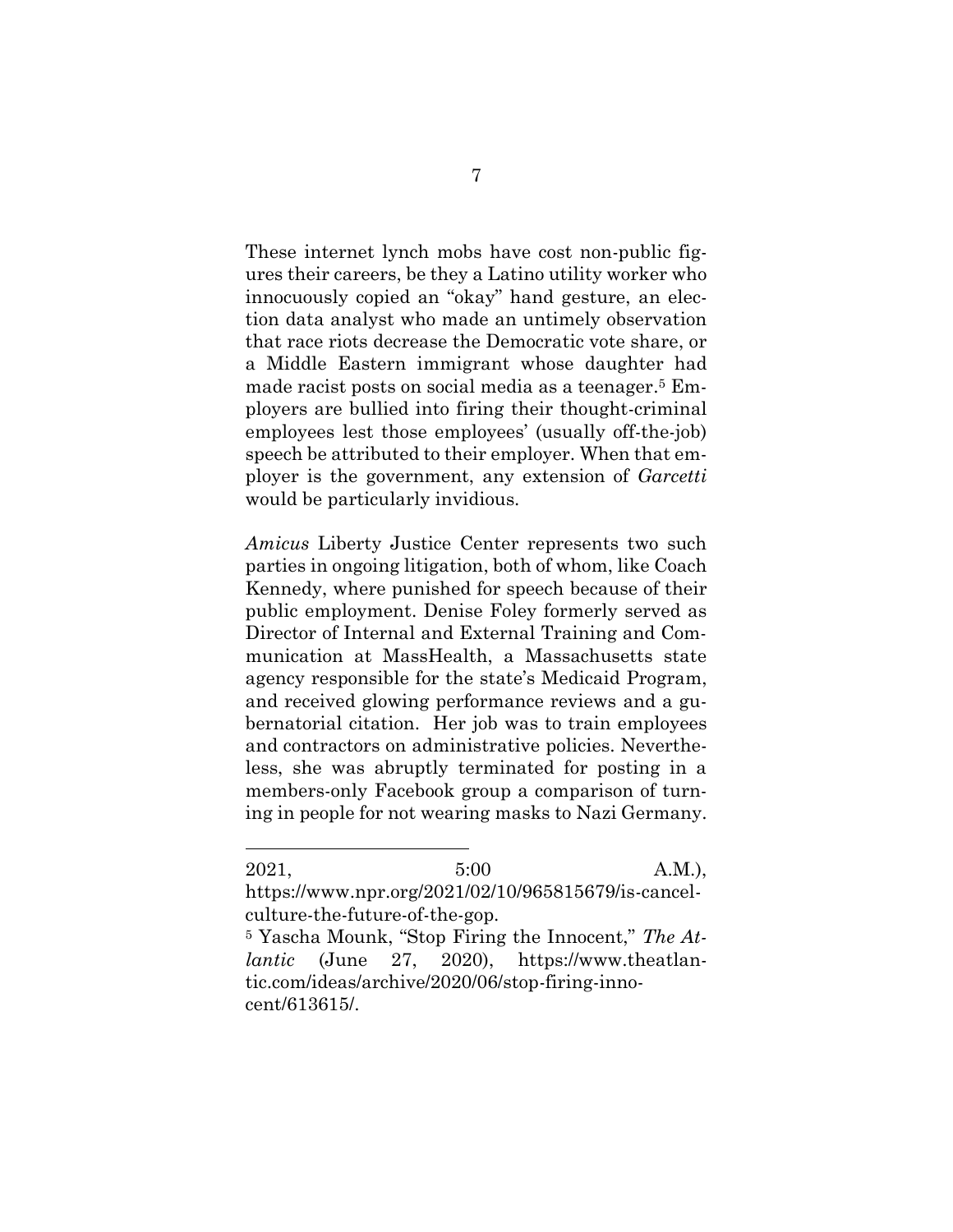She did not discourage people from wearing masks in her social media posts, and even stated that she wore one. For this, she lost her livelihood. *Foley v. MassHealth,* No. 2182CV00678 (Mass. Superior Ct.).

Her comments came to the attention of her public employer, ironically, because screen shots of her comments were sent with a complaint by another member of the private Facebook group. She was swiftly suspended and then dismissed because, she was told, her comments undermined the administration's message about masking, even though it occurred off site $6$  and public health messaging was not part of her job. Yet the cornerstone of the government's defense is *Garcetti*, reasoning that because her job was listed on her Facebook profile, one could click through from her comments and eventually see where she worked, and that would undermine the administration's message on masking.

Another Liberty Justice Center client is Barton Thorne, the principal of Cordova High School, a large public high school in Tennessee. He delivered a message to his students about the importance of free speech in a democratic society. The following day, he was placed on administrative leave. Why? Because he delivered the address on January 11, 2021, one week after the riot at the Capitol. Principal Thorne stated at the beginning of his remarks that he does not get

<sup>6</sup> A public employer, like a public school, surely has less interest in an employee's off-site speech. *See generally Mahanoy Area Sch. Dist. v. B.L.*, 141 S. Ct. 2038 (2021).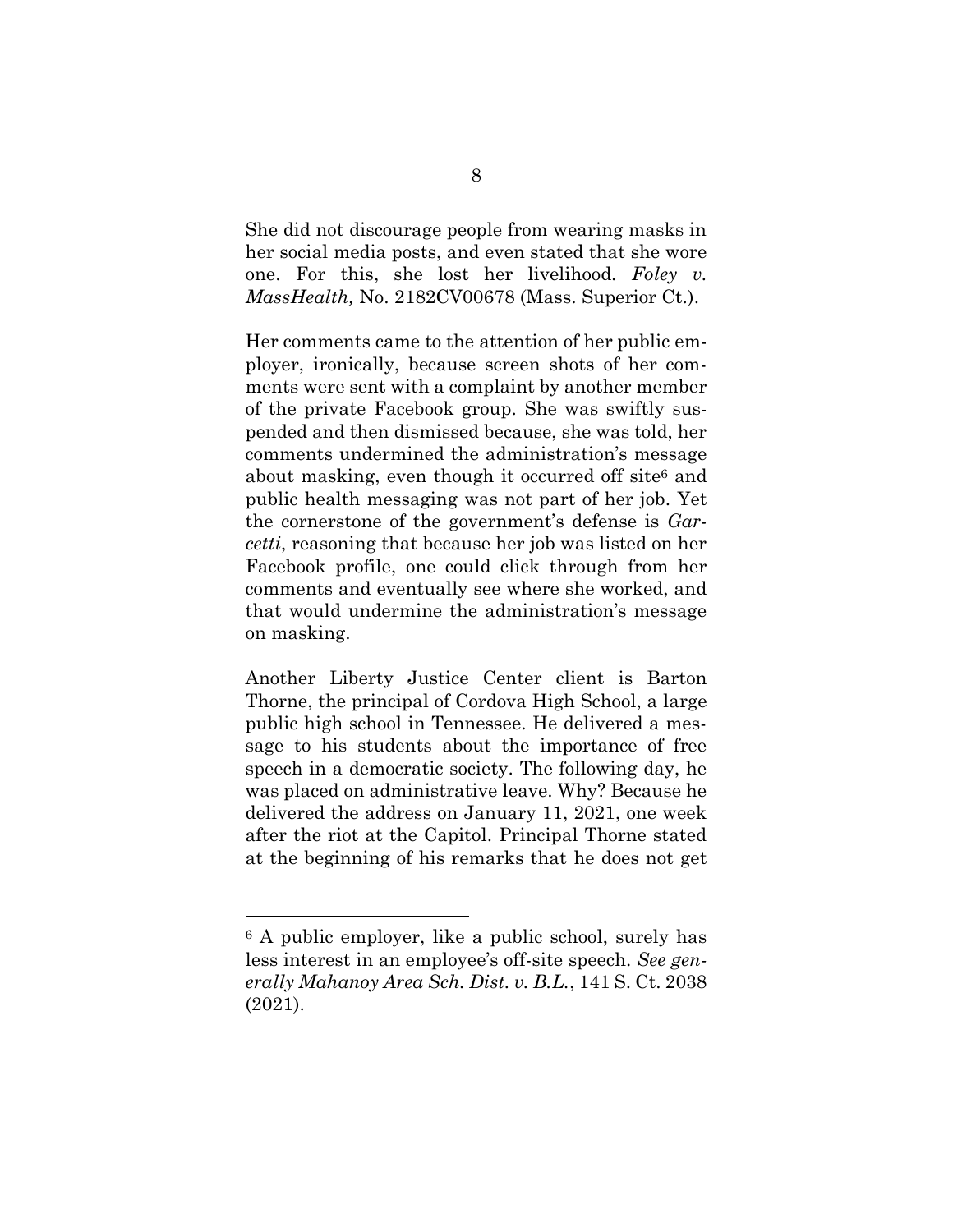into politics with his students, that he wanted his students to go to their parents when they had questions about their values and their politics, and that his remarks were not about the Capitol riot but rather the ability of private social media companies "to filter and to decide what you can hear and know about." Transcript at 1, Dkt. 10-1, *Thorne v. Shelby County Bd. of Educ.,* No. 2:21-cv-02110 (W.D. Tenn.).

Principal Thorne was immediately suspended after three complaints were filed by members of his school, utilizing the district's process for suspending employees accused of sexual assault and harassment. A school board member lambasted his comments on a local television station, and the district's director of equity told another local TV outlet that Thorne's comments lacked racial sensitivity. The school district "investigated" his message for six weeks, leaving him to languish on leave, until miraculously completing the investigation the day his lawsuit was filed.

Again, the public employer believes the motion to dismiss should be open and shut, that *Garcetti* gives it carte blanche to suspend or fire any employee for any speech, regardless of whether an employee has fair notice under any district ethics policy of what is or is not permissible speech.

In a third instance, Liberty Justice Center supported two West Virginia school bus drivers who were suspended and investigated for attending the January 6, 2022, rally on Washington's Mall. The women were never anywhere near the U.S. Capitol that day; after the organized rally ended they returned to their tour bus to head home. But because they were tagged in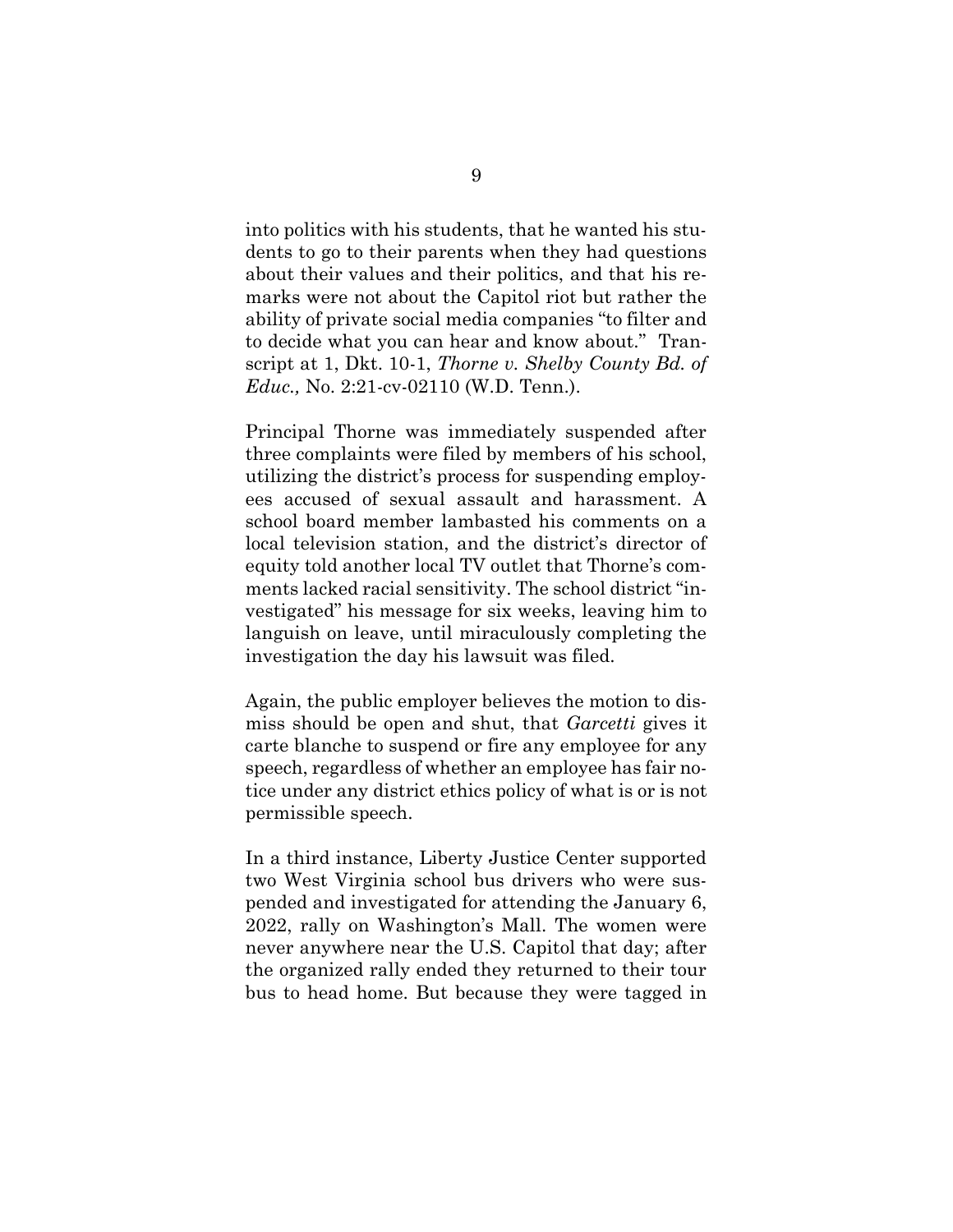social media posts as having been in D.C. that day, their mere attendance led to their suspension. *Renner v. Shay Gibson*, 3:21-cv-00005-GMG (D. W. Va. 2021).

These individuals, like Coach Kennedy, are or were government employees whose speech cancelled by overzealous officials responding to public pressure. Coach Kennedy's official duty is to be the football players' coach, not their chaplain. Denise Foley's official duties were to communicate policy to a state agency's employees and external affiliates, not to advise the public on mask policies. And Principal Thorne was teaching in line with state social studies standards.

Nevertheless, all three of them have lost or are in danger of losing their jobs thanks to an expanded reading of *Garcetti,* one that this Court should shut down.

One particularly noxious development is the transformation of *Pickering's* disruption standard into a heckler's veto. *Pickering* recognizes that employees may be disciplined when their speech creates disruption in the government workplace. *See United States v. Nat'l Treasury Emples. Union*, 513 U.S. 454, 470 (1995). Public employers who receive demands to fire or cancel an employee are now relying on this negative feedback as justification for disciplinary action. Public outcry against an employee's personal speech becomes justification for a public employer's retaliation. *See Tucker v. Atwater*, 303 Ga. 791, 792, 815 S.E.2d 34, 34 (2018) (Peterson, J., concurring) ("in other contexts, we'd dismissively label such disruption a heckler's veto and proudly disregard it.").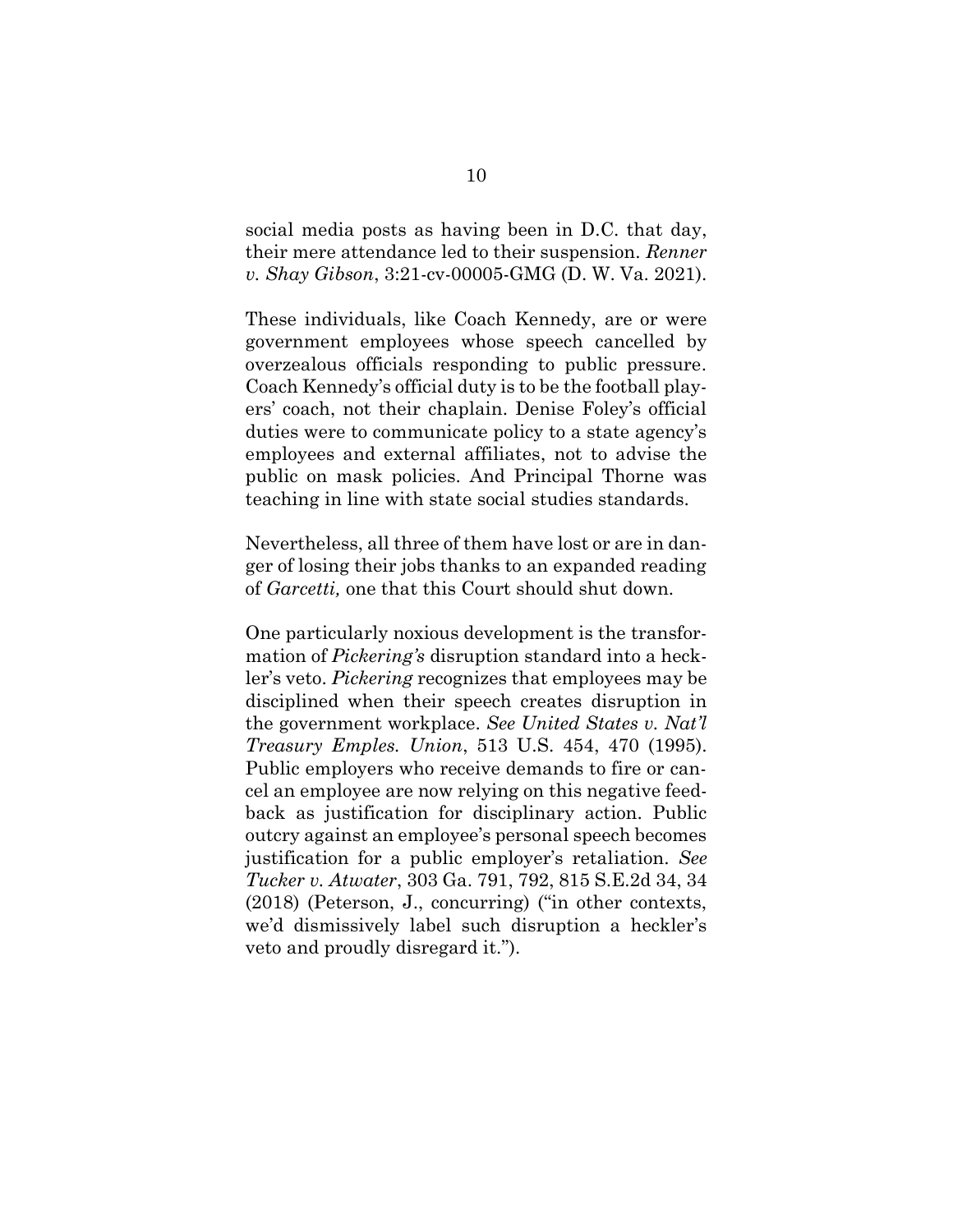The Alliance Defending Freedom won an important recent case at the Virginia Supreme Court illustrating this danger. A high school gym teacher spoke in his capacity as a citizen during the public comment period of a Loudoun County School Board meeting. He explained why he opposed a proposed pronoun policy that would conflict with his religious faith. His remarks launched a firestorm of criticism from some parents, which the district called a "disruption" justifying his suspension*. Loudoun County School Board v. Cross*, CL21003254-00 (Va. Aug. 30, 2021). 7

Finally, these examples, along with the story of Coach Kennedy, reveal another troubling reality: such censorship is generally one-sided in its ideological suppression. Principal Thorne, for instance, was suspended for six weeks even as other employees in his district expressed their support for illegal immigration, or their disdain for right-of-center causes and individuals, including former President Trump and former Secretary of Education Betsy DeVos. Though the government may advance its own viewpoint through its own speech, it should not be permitted to engage in viewpoint discrimination by balancing *Pickering's*  scales differently based on the content of the employee's speech.

<sup>7</sup> Unpublished order available at https://adflegal.org/sites/default/files/2021-08/Cross-v-Loudoun-County-Order-VSC-8-30-21.pdf.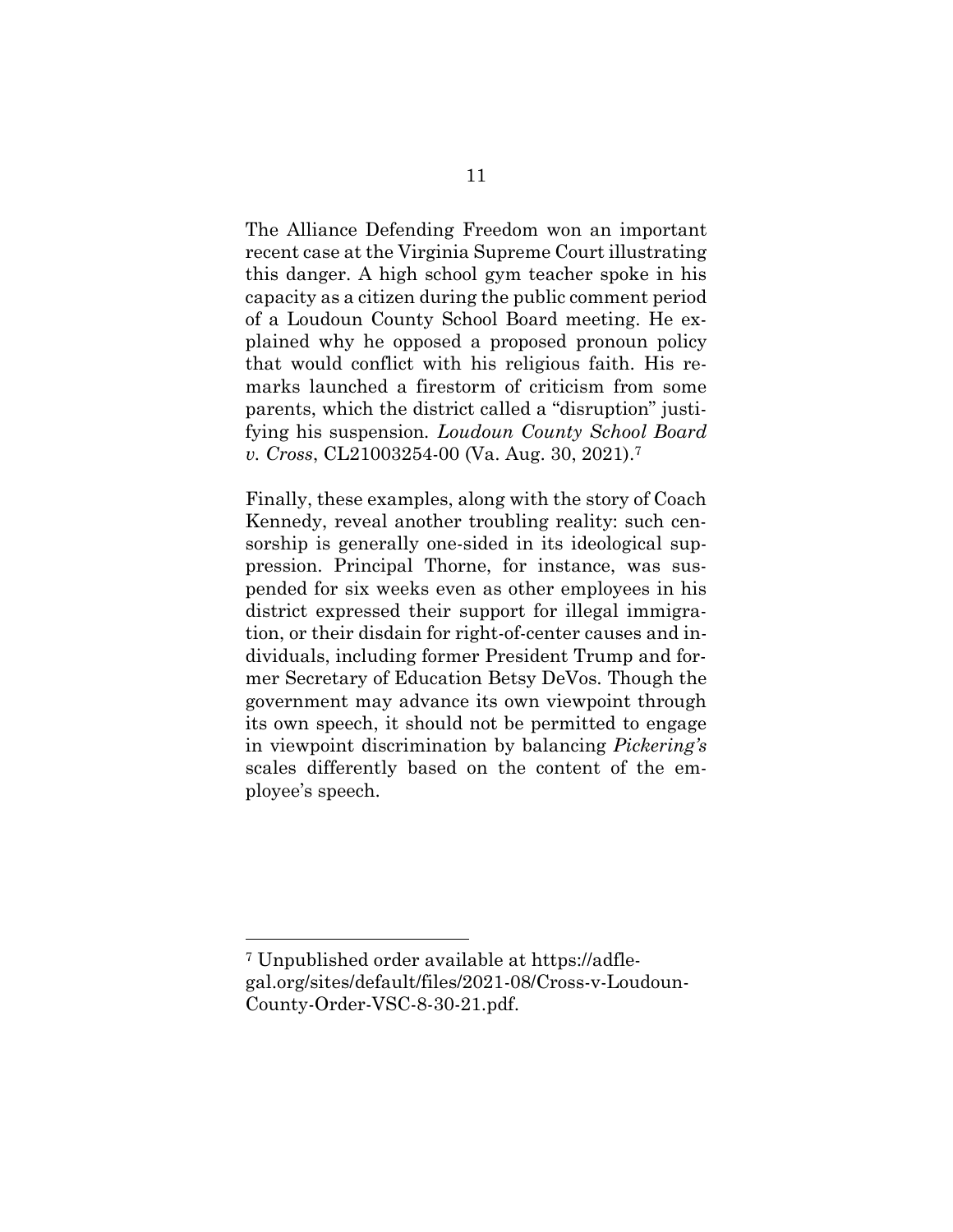## **II. The government speech doctrine has an obvious limit:** *Garcetti,* **and no further.**

The Ninth Circuit "obliterate[d] such constitutional protections" as are found in *Pickering* and *Tinker* "by announcing a new rule that *any* speech by a public school teacher or coach, while on the clock and in earshot of others, is subject to plenary control by the government." *Kennedy v. Bremerton Sch. Dist.,* 4 F.4th 910, 930 (9th Cir. 2021) (O'Scannlain, J., dissenting). What would happen if *Garcetti* was consistently extended in this way? All speech by any public employee would be deemed government speech regardless of where and when that speech was made, regardless of whether that speech was made on the job or in private, and regardless of whether an employee was on fair notice about permissible speech at work.

Free speech needs room to breathe in government office buildings as much as any other space. An off-thecuff joke by President Reagan about bombing Russia<sup>8</sup> was no more announcing official U.S. policy than Dr. Fauci or Mayor Garcetti appearing maskless meant an end to mask mandates.<sup>9</sup> Government employees

<sup>8</sup> *History.com*, https://www.history.com/this-day-inhistory/reagan-jokes-about-bombing-russia (last visited Feb. 18, 2022).

<sup>9</sup> Travis Pittman, "Fauci calls criticism over photo of him with mask down 'mischievous'," *WUSA9* (July 24, 2020, 10:19 P.M.), https://www.wusa9.com/article/news/health/coronavirus/anthony-fauci-facemask-down-photo-coronavirus/507-e33379cb-d79e-479b-9960-13293c96572f; Devan Cole, "Newsom and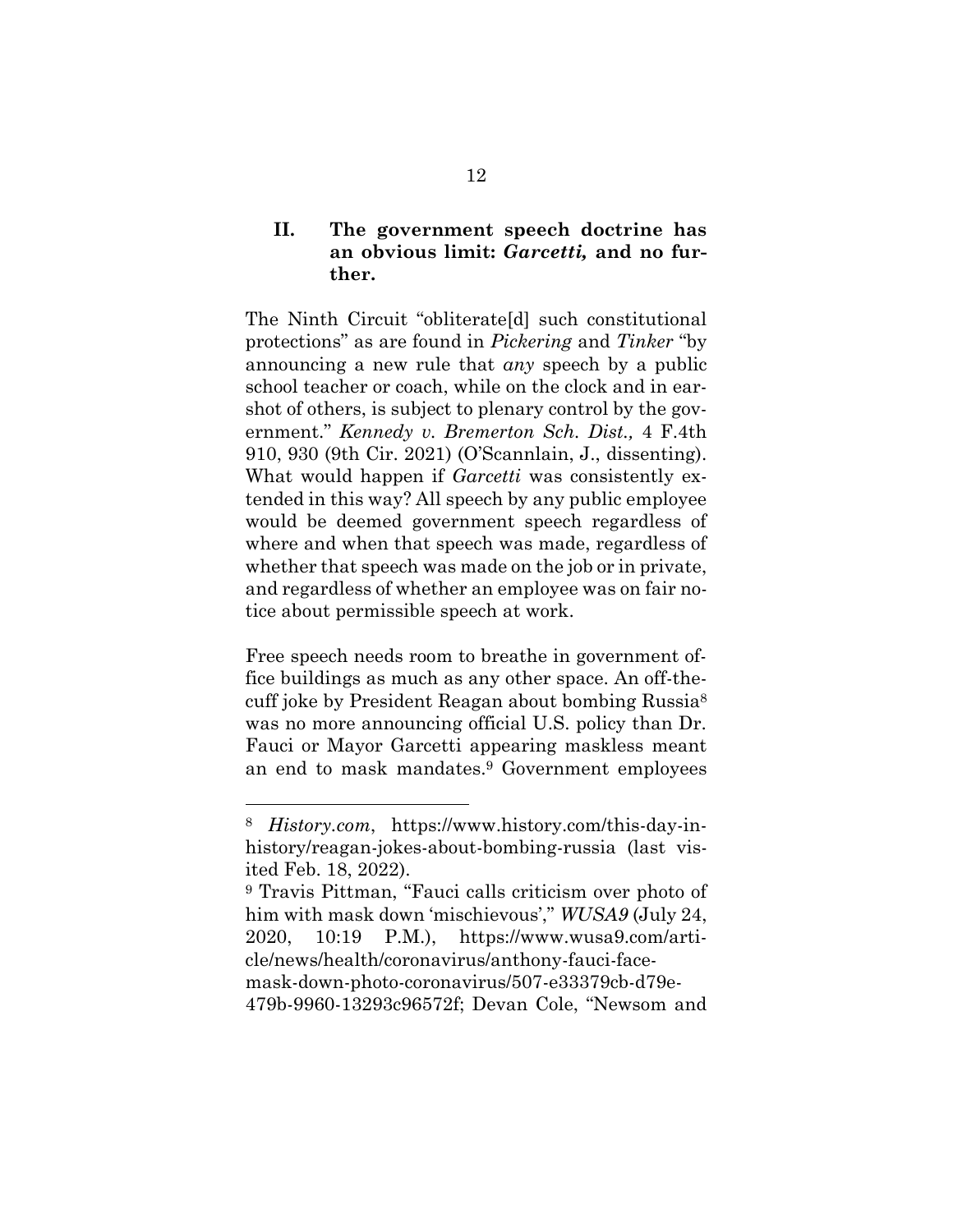are both humans and citizens; they retain the right to talk politics at the water cooler, to attend a campaign rally on a vacation day, and to pray at the end of a football game.

This Court recently and rightly reminded public schools that they are expected to model "the marketplace of ideas," to "protect . . . unpopular ideas, for popular ideas have less need for protection," and to teach and practice that basic principle, "I disagree with what you say, but I will defend to the death your right to say it." *Mahanoy Area Sch. Dist. v. B.L.*, 141 S. Ct. 2038, 2046 (2021). Government employers, no less than public schools, are equally in need of a reminder that they have a responsibility to protect and model the marketplace of ideas, and to reject efforts by those who would cancel the speech they disagree with. In its discussion of Coach Kennedy's free speech rights, this Court should strongly admonish government employers not to use *Garcetti* as a license to cancel employee's legitimate, protected, personal speech.

## **CONCLUSION**

"This Court certainly has never read *Garcetti* to go" so far as to hold that public employees "may be fired if they engage in any expression that [their employer] does not like . . . from the moment they report for

other Democratic leaders seen maskless at Rams game despite LA restrictions," CNN (Jan. 31, 2022, 5:25 P.M.), https://www.cnn.com/2022/01/31/politics/gavin-newsom-eric-garcetti-london-breed-maskless-rams-game/index.html.